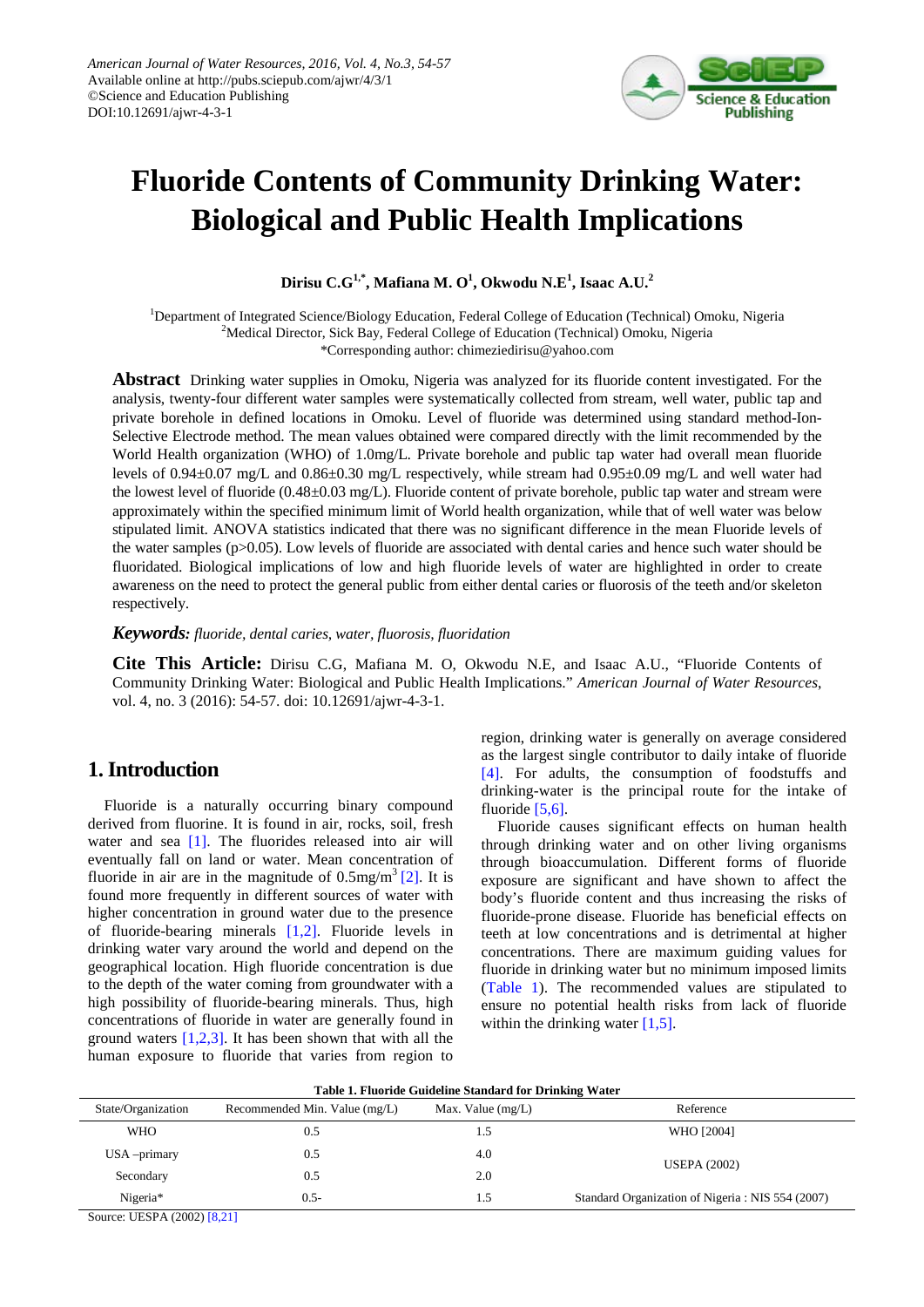Demineralization and some other treatment processes reduce fluoride levels in water. Fluoridation is the deliberate addition of fluoride to community drinking water to prevent tooth decay  $[6,7]$ . In view of the fact that excessively high levels of fluoride intake causes crippling skeletal fluorosis (SF) and possibly increased bone fracture risk and that ingestion of excess fluoride during tooth development, particularly at the maturation stage, may also result in dental fluorosis (DF), this research was therefore undertaken to investigate if private borehole, stream, well and public tap water in Omoku maintain the standard of fluoride intake in a quality drinking water recommended by the World Health Organization. This research is meant to create awareness on the status of the fluoride content and hence the potential for causing DC, DF and SF on the long run.

The amount of fluoride present naturally in nonfluoridated drinking-water (i.e. drinking-water to which fluoride has not been intentionally added for the prevention of DC) varies and depends on the individual geological environment from which the water is obtained. Levels may range up to 2.0 mg/L; however, in areas of the world in which endemic fluorosis of the skeleton and/or teeth has been well documented, such as China, India, Egypt etc, fluoride levels in drinking-water supplies range from 3 – more than 20 mg/L.

Fluoride has both beneficial and detrimental effects on tooth enamel. DC and DF prevalence is inversely related to fluoride concentration in drinking-water with a positive dose–response relationship. Factors, such as nutritional status and diet, climate (related to fluid intake), concomitant exposure to other substances and the intake of fluoride from sources other than drinking-water increases the disease development. Low level of fluoride in the water (0.1mg/L) may result in tooth decay and dental caries (DC)  $[2,3,5,8]$ . The recommended level to help reduce tooth decay is between 0.7 – 0.12mg of fluoride to every litre of water (1mg/L), while the minimum recommended value is 0.5mg/[L \[1,5,9,10\].](#page-3-0)

Soluble fluorides are almost completely absorbed from the gastrointestinal tract; Fluoride is rapidly distributed by the systemic circulation to the intracellular and extracellular water of tissues; however, in humans and laboratory animals, approximately 99% of the total body burden of fluoride is retained in bones and teeth. In teeth and skeletal tissue, fluoride becomes incorporated into the crystal lattice. SF is a crippling disability with major public health and socio-economic impact, affecting millions of people in various regions of Africa, China and India. Intake of fluoride in water and foodstuffs is the primary causative factor for endemic SF [\[2,5,11\].](#page-3-1) [Table 2](#page-1-0) shows the extent to which fluoride levels and intake are correlated.

|  | Table 2. Water Fluoride Concentrations and Risk of Skeletal Fracture |
|--|----------------------------------------------------------------------|
|--|----------------------------------------------------------------------|

<span id="page-1-0"></span>

| Water Fluoride Concentration | Total Fluoride Intake | <b>Odds Ratio For All Fractures</b> | <b>Odds Ratio For Hip Fracture</b> |
|------------------------------|-----------------------|-------------------------------------|------------------------------------|
| (Mg/L)                       | (Mg/Day)              | $(P$ Value)                         | (P Value)                          |
| $0.25 - 0.34$                | 0.73                  | 1.50(0.01)                          | 0.99(0.99)                         |
| $0.58 - 0.73$                | 1.62                  | 1.25(0.17)                          | 1.12(0.85)                         |
| $1.00 - 1.06$                | 3.37                  | 1.00                                | 1.00                               |
| $1.45 - 2.19$                | 6.54                  | 1.17(0.33)                          | 2.13(0.15)                         |
| $2.62 - 3.56$                | 7.85                  | 1.18(0.35)                          | 1.73(0.34)                         |
| $4.32 - 7.97$                | 14.13                 | 1.47(0.01)                          | 3.26(0.02)                         |

Source: Li et al (2001[\) \[12\]](#page-3-6)

Fluoride is a highly toxic substance, more toxic than lead. Serious crippling bone disease from drinking water, with very high levels of fluoride, over-ingestion of fluoridated dental products–including fluoride gels, fluoride supplements and fluoridated water can cause serious poisoning incidents, including death. Research already shows that fluoride can cause arthritis and bone fracture before the onset of crippling fluorosis, and can affect many other tissues such as the brain and thyroid gland [\[4\].](#page-3-2) In an epidemiological survey of fluorosis, [\[13\]](#page-3-7) reported a 26.1 percent prevalence rate of enamel fluorosis in Langtang, Plateau state, Nigeria. Following this, levels of fluoride levels was assessed and found to range between 0.5 and 3.96 mg  $l^{-1}$  with the highest levels being found in stream.

Evidence from several ecological studies has suggested that consumption of fluoridated water may be associated with hip fractures [\[14\].](#page-3-8) Symptoms of fluoride toxicity include emaciation, stiffness of joints and abnormal teeth and bones. Other effects include lowered milk production and detrimental effects on the reproductive capacity of animals [\[5\].](#page-3-3) The possibility of neurotoxicity and cancer due to elevated fluoride levels has also been elucidated [\[15\].](#page-3-9)

When air-borne fluoride dust is deposited on land, they are strongly retained by soil and bind to soil components, from where they are taken up accumulate by plants, or they may be deposited on the upper parts of the plants in dust. Tea plants are known to accumulate fluoride in their leaves [\[1\].](#page-3-0) Herbivorous animals that eat fluoridecontaining plants may also accumulate fluoride. The uptake of fluoride by biota is determined by the route of exposure, the bioavailability of the fluoride and the uptake/excretion kinetics in the organism fluorides can be taken up by aquatic organisms directly from the water or to a lesser extent via food. Fluorides tend to accumulate in the leaves of plants such as tea plant and exoskeleton or bone tissue of aquatic animals. Mean fluoride concentrations of >2000 mg/kg have been measured in the exoskeleton of krill; mean bone fluoride concentrations in aquatic mammals, such as seals and whales, ranged from 135-18600 mg/kg dry weight [\[3\].](#page-3-10) Elevated levels are present in fish. Consumption of fish with bioaccumulated fluoride eventually increases that of human level, with resultant adverse effect. Current safety standards therefore are meant to protect public health. The upper limit of fluoride in water (4 mg/L) is the level added to water (0.7- 1.2 mg/L) in community fluoridation programs, where very low levels are detected, whilst de-fluoridation is the management option for higher levels.

In view of the fact those excessively high levels of fluoride intake causes crippling skeletal fluorosis (SF) and possibly increased bone fracture risk and that ingestion of excess fluoride during tooth development, particularly at the maturation stage, may also result in dental fluorosis (DF). this research was therefore undertaken to investigate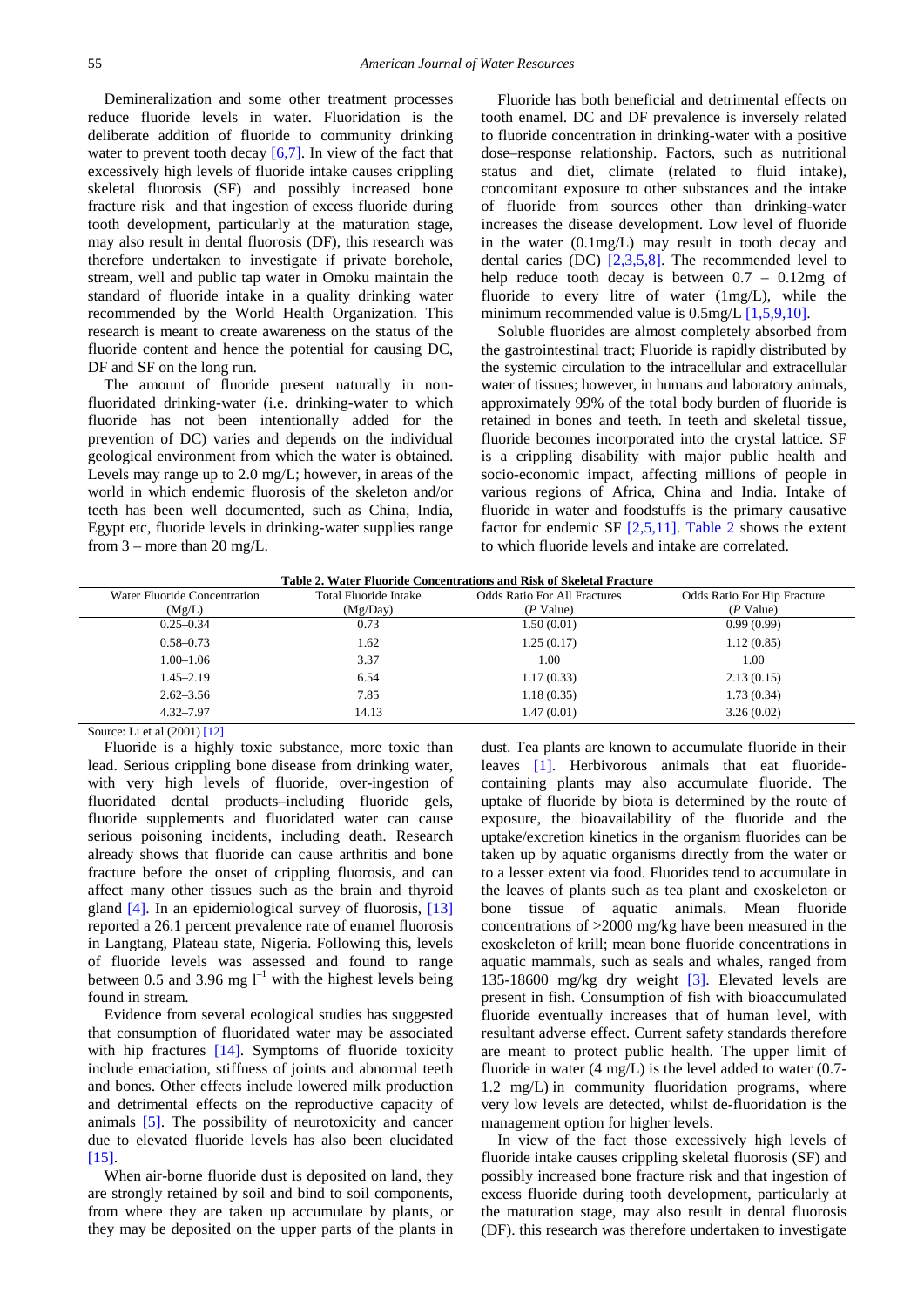if private borehole, stream, well and public tap water in Omoku maintains the standard of fluoride intake in a quality drinking water recommended by the World Health Organization. This research is meant to create awareness on the status of the fluoride content and hence the potential for causing DC, DF and SF. It will enable the Water Authority to take informed decision on whether fluoridation or defluoridation programme should be carried out on drinking water in the study area.

## **2. Materials and Method**

#### **2.1. Description of Sampling Site**

Water samples were collected from six different sites in Omoku, Headquarter of Ogba/Egbema/Ndoni local government area, Rivers State. Nigeria. [Figure 1](#page-2-0) shows map of study area.

The sampling sites are as follows:

Samples I-6: Stream water from six sites along *Onosi-Obosi* Stream, Creek Road, Omoku.

Samples 7-12: Well water from six compounds.

Samples 13-18: Private Borehole water from six residences.

Samples 19-24: Public tap water from six community taps.

<span id="page-2-0"></span>

**Figure 1.** Map of Study Area

#### **2.2. Sample Collection**

Water samples were collected early in the morning at about 6:30am from the four sources using clean plastic bottles of 1.5L capacity. Stream water was collected at the depth of 3m to avoid contact with the surface water air and sealed in air tight plastic bottles to prevent contamination. The private borehole and public tap water were allowed to rush for a minute in order to clean the rust from the mouth of the tap to prevent contamination. The water sample was taken to the laboratory within 12 hours for analysis.

### **2.3. Determination of Fluoride Levels in Water**

The method of analysis was purely laboratory method. Reagents used for the analysis are:

- i) Standard fluoride solution
- ii) Fluoride buffer
- iii) Fluoride Stock Solution (ACC or WTW).

Fluoride levels in samples of water were determined using the Ion-Selective Electrode method (Standard Methods 4500F-C) [\[5,9\].](#page-3-3) Calibration of Ion-Selective meter was carried out with the Fluoride electrodes using the standard fluoride solution and buffer provided with instrument. Thereafter, 25ml of each sample were transferred into a 100ml beaker. 25ml equal volume of buffer solution was added to the samples in the beaker. The beaker was placed on a magnetic stirrer and electrode was immersed inside the beaker. The electrode was allowed to remain in the solution for about 3 minutes (until the reading was stable). The corresponding fluoride concentration was read directly from the meter. After the reading the electrodes were removed, rinse with distilled water and blot dried between readings.

#### **2.4. Statistical Analysis**

One way analysis of variance (ANOVA) statistics was used to ascertain whether there was significant difference in the Fluoride levels of stream, public borehole private borehole and well water. Analysis will be conducted using Microsoft Excel data analysis Pak.

### **3. Result and Discussion**

The fluoride content of the water samples from stream, well, private borehole and public tap water are shown in [Table 3.](#page-3-11) Values are reported as mean + standard deviation.

Comparing results obtained in [Table 3,](#page-3-11) stream water sample, private borehole and public tap water had overall mean fluoride levels of 0.95±0.09, 0.94±0.07 and 0.86±0.30 mg/L respectively, which is higher than the minimum but lower than the maximum safe level specified by the World health Organization and Standard Organization of Nigeria. On the other hand, Well water had a fluoride level of 0.48±0.03 mg/L, which is below the specified minimum level. Fluoride levels in surface waters vary according to geographical location and proximity to emission sources. Surface water concentrations generally range from 0.01 to 0.3 mg/L [\[1,10\].](#page-3-0) Fluoride concentrations of 0.482 mg/L in groundwater and 0.506 mg/L in surface water have also been reported. Seawater contains more fluoride than fresh water, with concentrations ranging from 1.2 - 1.5 mg/L [\[11\].](#page-3-12) Mean Fluoride content of stream water in this study was higher (0.95mg/L). Between subjects and group ANOVA statistics indicated lack of significant difference in the mean fluoride levels of all water samples from the respective sampled sites (p>0.05).

In a similar study of Egyptian's main source of tap water from River Nile, fluoride levels in the tap water ranged from 0.33 - 0.38 mg/L with an average of 0.36mg/L [\[16\].](#page-3-13) This level is said to be suitable for the hot climate in Egypt. On the other hand, their groundwater, which is artesian wells, contained higher levels of